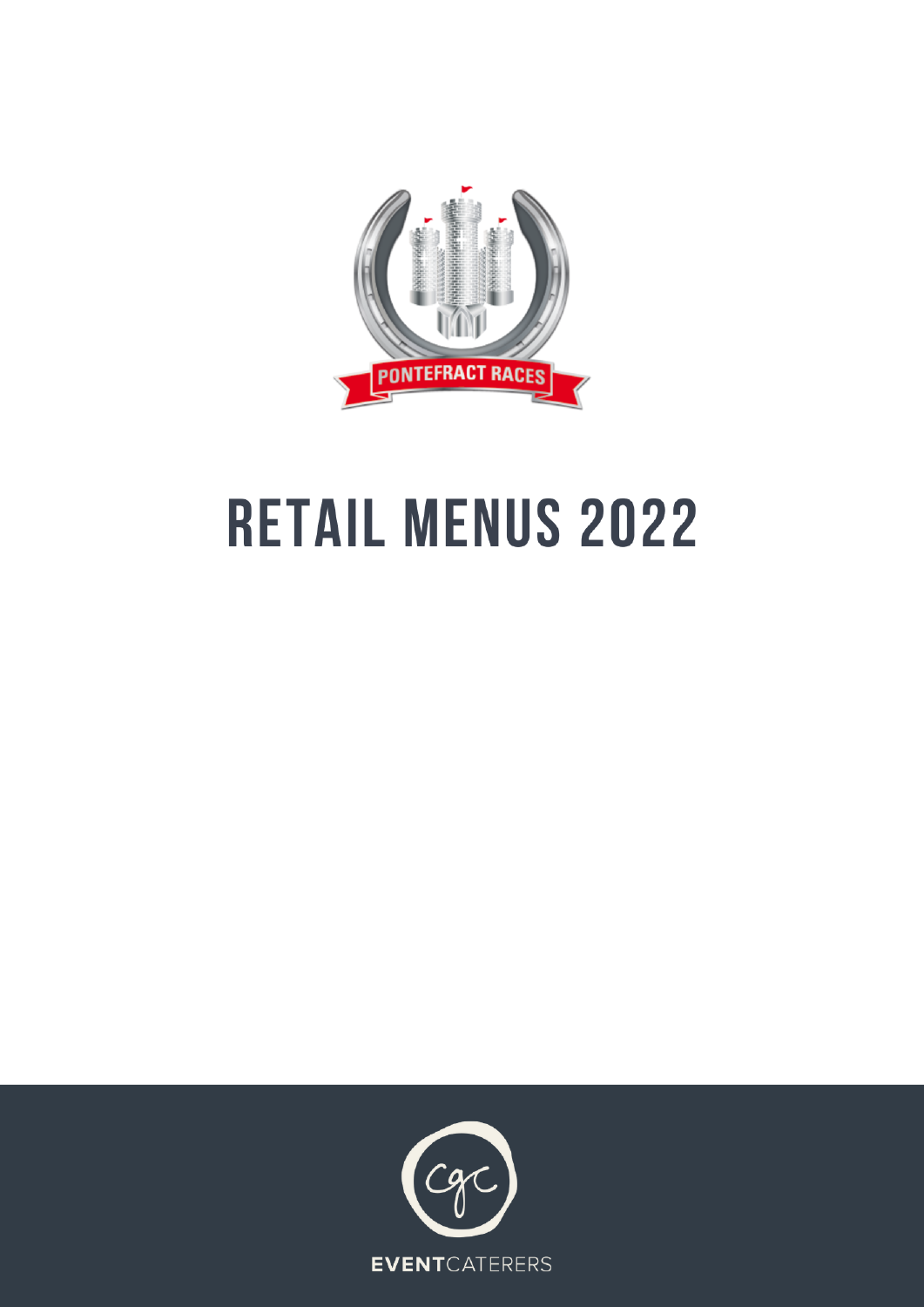# **Paddock Dining Room**

| <b>BISTRO MEALS</b>                                                                                                                                                                                                                                                           |                                  |
|-------------------------------------------------------------------------------------------------------------------------------------------------------------------------------------------------------------------------------------------------------------------------------|----------------------------------|
| Home straight hot dog with fried onions and relish                                                                                                                                                                                                                            | £6.95                            |
| Roast of the day and chunky chips<br>served with peas and accompaniments                                                                                                                                                                                                      | £8.95                            |
| Battered haddock with chunky chips and peas                                                                                                                                                                                                                                   | £8.95                            |
| Homemade steak and Theakston's ale pie<br>oven baked with herb pastry topping, chunky chips and peas                                                                                                                                                                          | £8.75                            |
| Yorkshire 'street special'<br>Sample - Roast beef and caramelised onion Yorkshire pudding wrap with fries                                                                                                                                                                     | £8.95                            |
| Vegetarian dish of the day                                                                                                                                                                                                                                                    | £8.95                            |
| Chunky chips with tomato chilli sauce                                                                                                                                                                                                                                         | £2.50                            |
| Kiddies' bistro meal (4 choices per day)<br>Half portion meal<br>Roast of the day and chunky chips with peas and accompaniments<br>Homemade steak and John Smith's ale pie oven baked with herb pastry topping,<br>chunky chips and peas<br>Chilli con carne served with rice | £4.40                            |
| Piece of fresh fruit<br>Fresh strawberries and cream<br>Dessert pot of the day - Lemon posset, chocolate truffle, Eton mess<br>Hot dessert of the day                                                                                                                         | £0.85<br>£3.25<br>£3.25<br>£4.95 |
| <b>HOT ROLLS</b>                                                                                                                                                                                                                                                              |                                  |
| Roast loin of pork served with apple sauce and seasoning                                                                                                                                                                                                                      | £6.95                            |
| <b>SIGNATURE DISH</b>                                                                                                                                                                                                                                                         |                                  |
| British beef burger with smoked cheddar, tomato, lettuce,<br>mayonnaise and coleslaw served with skinny fries                                                                                                                                                                 | £7.25                            |
| <b>Add chunky chips</b>                                                                                                                                                                                                                                                       | £2.00                            |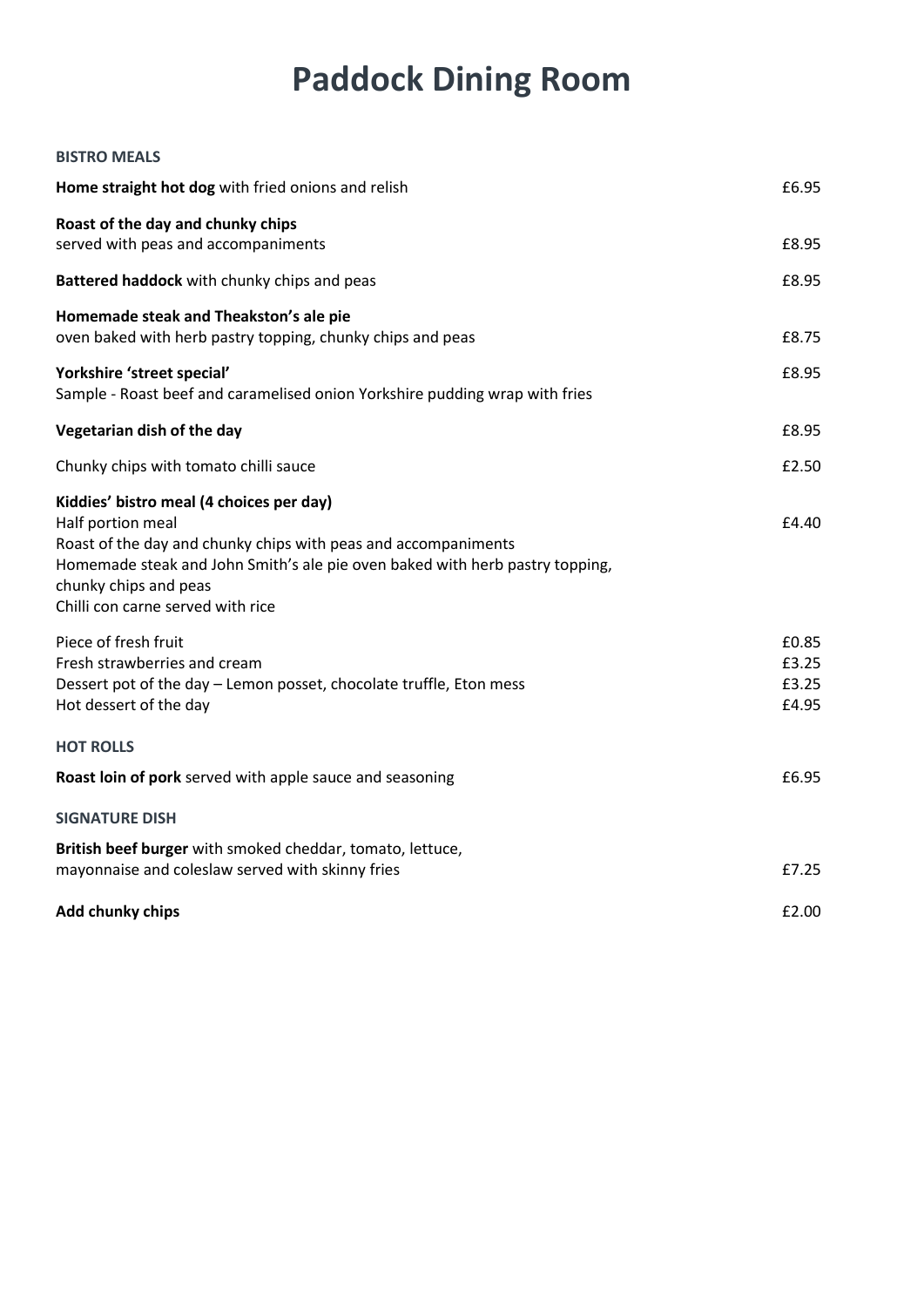# **Paddock Dining Room**

| Sandwiches - sample fillings only                                                                                           |       |
|-----------------------------------------------------------------------------------------------------------------------------|-------|
| Prawn Marie rose                                                                                                            | £4.50 |
| Chicken Caesar salad                                                                                                        | £4.50 |
| Shaved York gammon ham                                                                                                      | £4.50 |
| Mature Yorkshire cheddar and spring onion savoury                                                                           | £3.80 |
| Egg mayonnaise and rocket                                                                                                   | £3.20 |
| Lemon chicken wrap with rocket, sour cream and chives                                                                       | £4.25 |
| Falafel wrap with rainbow slaw and hummus (vg)                                                                              | £4.25 |
| Gluten free - Tandoori chicken salad                                                                                        | £4.25 |
| <b>Meal deal</b>                                                                                                            | £7.00 |
| Any cold sandwich, large hot or chilled soft drink with crisps and a KitKat<br>(Excludes seafood and speciality sandwiches) |       |
| <b>Snacks</b>                                                                                                               |       |
| Yorkshire biscuits                                                                                                          | £1.20 |
| Yorkshire chips (Small)                                                                                                     | £1.25 |
| Assorted confectionery                                                                                                      | £1.20 |
| Yorkshire slice                                                                                                             | £2.30 |
| Assorted grab bag sweets                                                                                                    | £3.20 |
| Mini chocolate chip cake   Fruit cake (gf)                                                                                  | £1.35 |
| <b>Meal deal</b>                                                                                                            | £3.50 |
| Large hot drink and Yorkshire biscuits                                                                                      |       |
| <b>Drinks</b>                                                                                                               |       |
| Tea                                                                                                                         | £1.90 |
| Coffee                                                                                                                      | £1.90 |
| Large tea                                                                                                                   | £2.45 |
| Large coffee                                                                                                                | £2.45 |
| Large hot chocolate                                                                                                         | £2.50 |
| <b>Bottled water</b>                                                                                                        | £2.40 |
| Minerals - 330ml (Coke zero, Diet coke, Fanta, Sprite)                                                                      | £2.20 |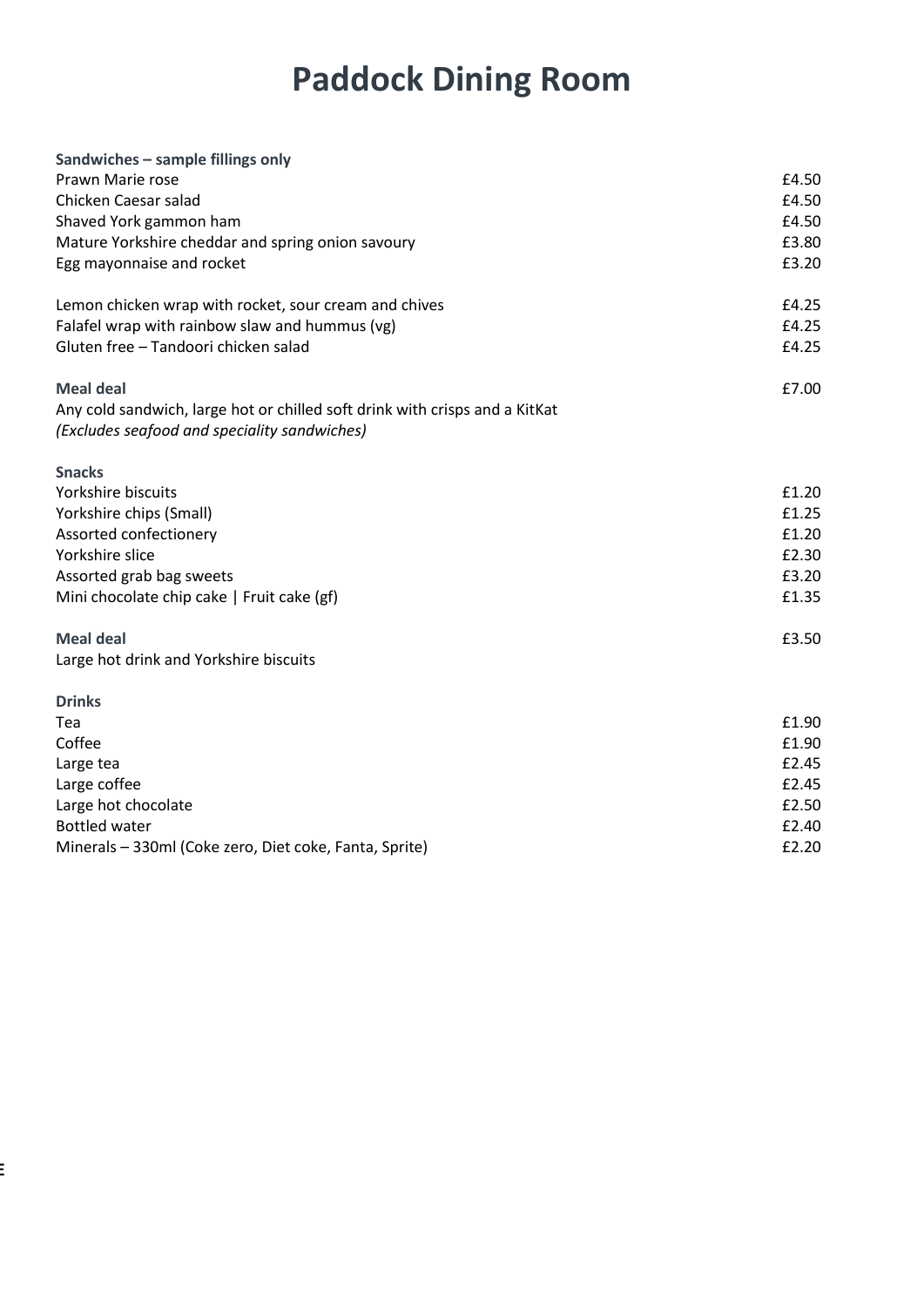## **Paddock Lounge**

| Sandwiches - sample fillings only                                           |       |
|-----------------------------------------------------------------------------|-------|
| Shaved York gammon ham                                                      | £4.50 |
| Mature Yorkshire cheddar and spring onion savoury                           | £3.80 |
| Egg mayonnaise and rocket                                                   | £3.20 |
| <b>Meal deal</b>                                                            | £7.00 |
| Any cold sandwich, large hot or chilled soft drink with crisps and a KitKat |       |
| (Excludes seafood and specialty sandwiches)                                 |       |
| <b>Snacks</b>                                                               |       |
| Yorkshire biscuits                                                          | £1.20 |
| Yorkshire chips (Small)                                                     | £1.25 |
| Assorted confectionery                                                      | £1.20 |
| Yorkshire slice                                                             | £2.30 |
| Assorted grab bag sweets                                                    | £2.80 |
| Mini chocolate chip cake   Fruit cake (gf)                                  | £1.35 |
| <b>Drinks</b>                                                               |       |
| Tea                                                                         | £1.90 |
| Coffee                                                                      | £1.90 |
| Large tea                                                                   | £2.45 |
| Large coffee                                                                | £2.45 |
| Large hot chocolate                                                         | £2.50 |
| <b>Bottled water</b>                                                        | £2.40 |
| Minerals - 330ml (Coke zero, Diet coke, Fanta, Sprite)                      | £2.20 |
| <b>Hot snacks</b>                                                           |       |
| Steak pie                                                                   | £3.50 |
| Meat and potato pie                                                         | £3.50 |
| Chicken Balti pie                                                           | £3.50 |
| Cheese and onion pie                                                        | £3.50 |
| Vegan red Thai slice                                                        | £3.50 |
| Peas or gravy                                                               | £0.65 |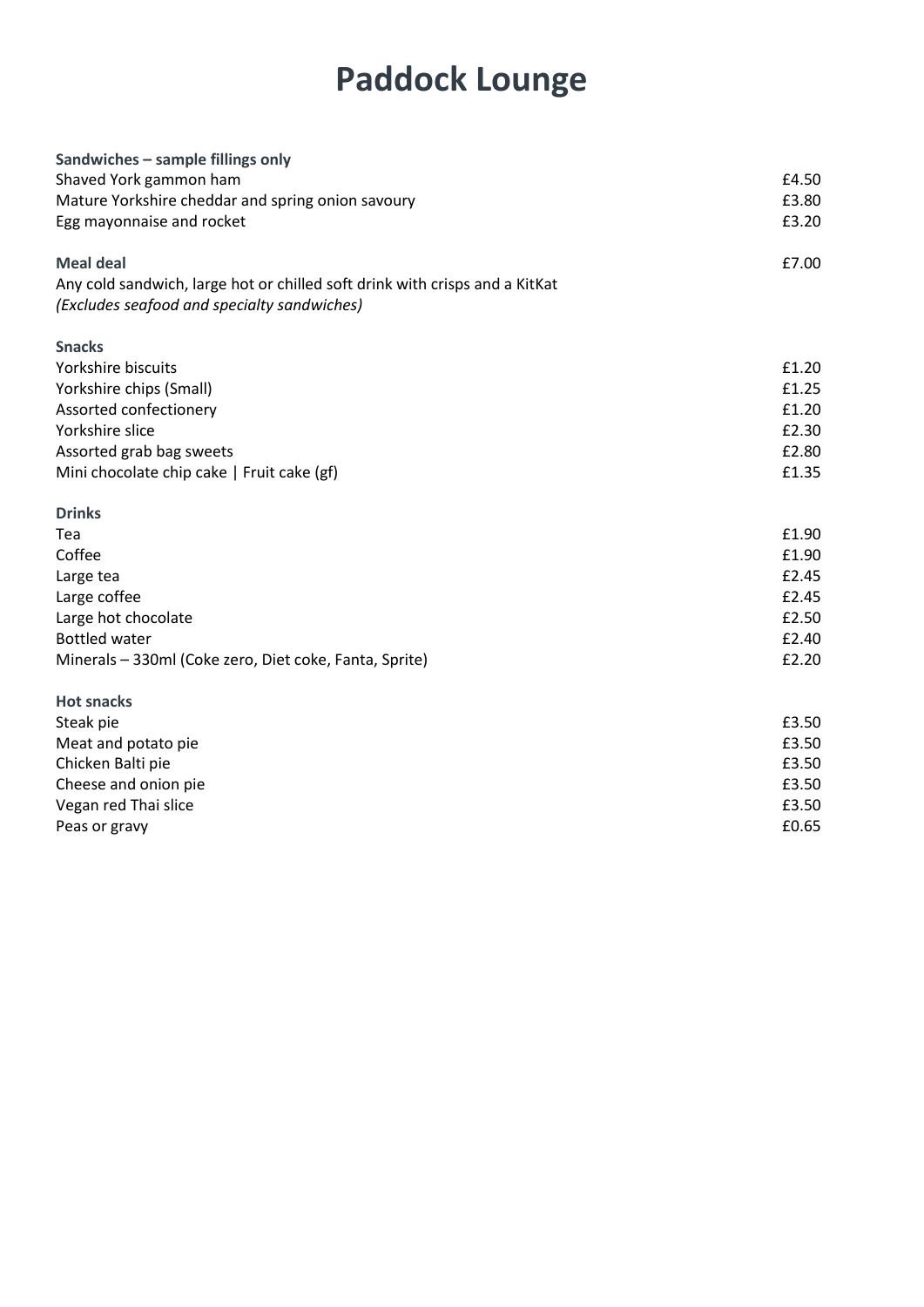#### **Second Stand Lounge**

| Sandwiches - sample fillings only                                           |       |
|-----------------------------------------------------------------------------|-------|
| Shaved York gammon ham                                                      | £4.50 |
| Mature Yorkshire cheddar and spring onion savoury                           | £3.80 |
| Egg mayonnaise and rocket                                                   | £3.20 |
| <b>Hot snacks</b>                                                           |       |
| Steak pie                                                                   | £3.50 |
| Meat and potato pie                                                         | £3.50 |
| Chicken Balti pie                                                           | £3.50 |
| Cheese and onion pie                                                        | £3.50 |
| Vegan red Thai slice                                                        | £3.50 |
| Peas or gravy                                                               | £0.65 |
| <b>Meal deal</b>                                                            | £7.00 |
| Any cold sandwich, large hot or chilled soft drink with crisps and a KitKat |       |
| (Excludes seafood and specialty sandwiches)                                 |       |
| <b>Snacks</b>                                                               |       |
| Yorkshire biscuits                                                          | £1.20 |
| Yorkshire chips (Small)                                                     | £1.25 |
| Assorted confectionery                                                      | £1.20 |
| Yorkshire slice                                                             | £2.30 |
| Assorted grab bag sweets                                                    | £2.80 |
| Mini chocolate chip cake   Fruit cake (gf)                                  | £1.35 |
| <b>Drinks</b>                                                               |       |
| Tea                                                                         | £1.90 |
| Coffee                                                                      | £1.90 |
| Large tea                                                                   | £2.45 |
| Large coffee                                                                | £2.45 |
| Large hot chocolate                                                         | £2.50 |
| <b>Bottled water</b>                                                        | £2.40 |
| Minerals - 330ml (Coke zero, Diet coke, Fanta, Sprite)                      | £2.20 |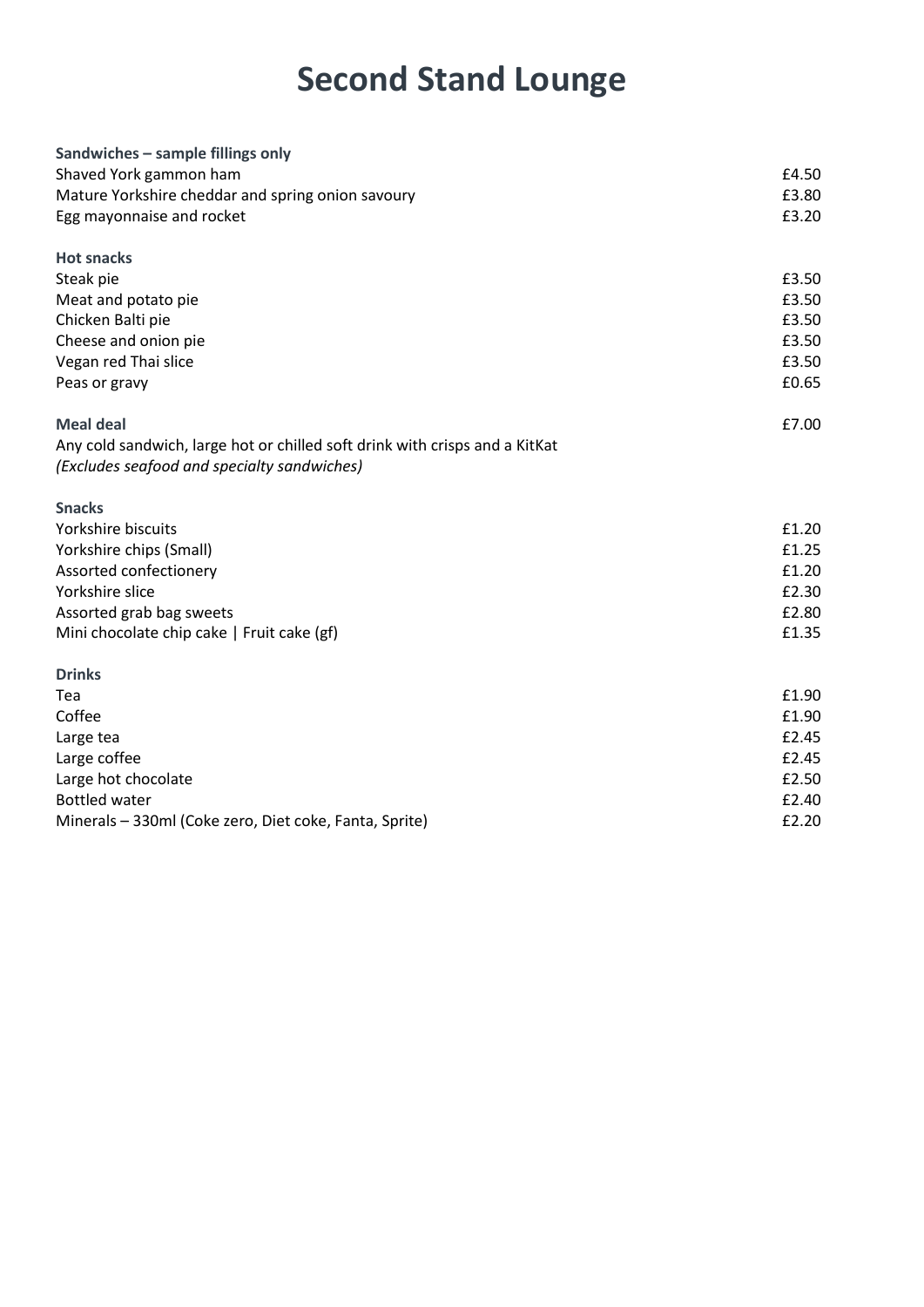#### **Picnic Enclosure**

| Sandwiches - sample fillings only                                           |       |
|-----------------------------------------------------------------------------|-------|
| Shaved York gammon ham                                                      | £4.55 |
| Mature Yorkshire cheddar and spring onion savoury                           | £3.60 |
| Egg mayonnaise and rocket                                                   | £3.20 |
| <b>Meal deal</b>                                                            | £7.00 |
| Any cold sandwich, large hot or chilled soft drink with crisps and a KitKat |       |
| (Excludes seafood and specialty sandwiches)                                 |       |
| <b>Hot snacks</b>                                                           |       |
| Steak pie                                                                   | £3.50 |
| Meat and potato pie                                                         | £3.50 |
| Chicken Balti pie                                                           | £3.50 |
| Cheese and onion pie                                                        | £3.50 |
| Vegan red Thai slice                                                        | £3.50 |
| Peas or gravy                                                               | £0.65 |
| <b>Snacks</b>                                                               |       |
| Yorkshire biscuits                                                          | £1.20 |
| Yorkshire chips (Small)                                                     | £1.25 |
| Assorted confectionery                                                      | £1.20 |
| Yorkshire slice                                                             | £2.30 |
| Assorted grab bag sweets                                                    | £2.80 |
| Mini chocolate chip cake   Fruit cake (gf)                                  | £1.35 |
| <b>Drinks</b>                                                               |       |
| Tea                                                                         | £1.90 |
| Coffee                                                                      | £1.90 |
| Large tea                                                                   | £2.45 |
| Large coffee                                                                | £2.45 |
| Large hot chocolate                                                         | £2.50 |
| <b>Bottled water</b>                                                        | £2.40 |
| Minerals - 330ml (Coke zero, Diet coke, Fanta, Sprite)                      | £2.20 |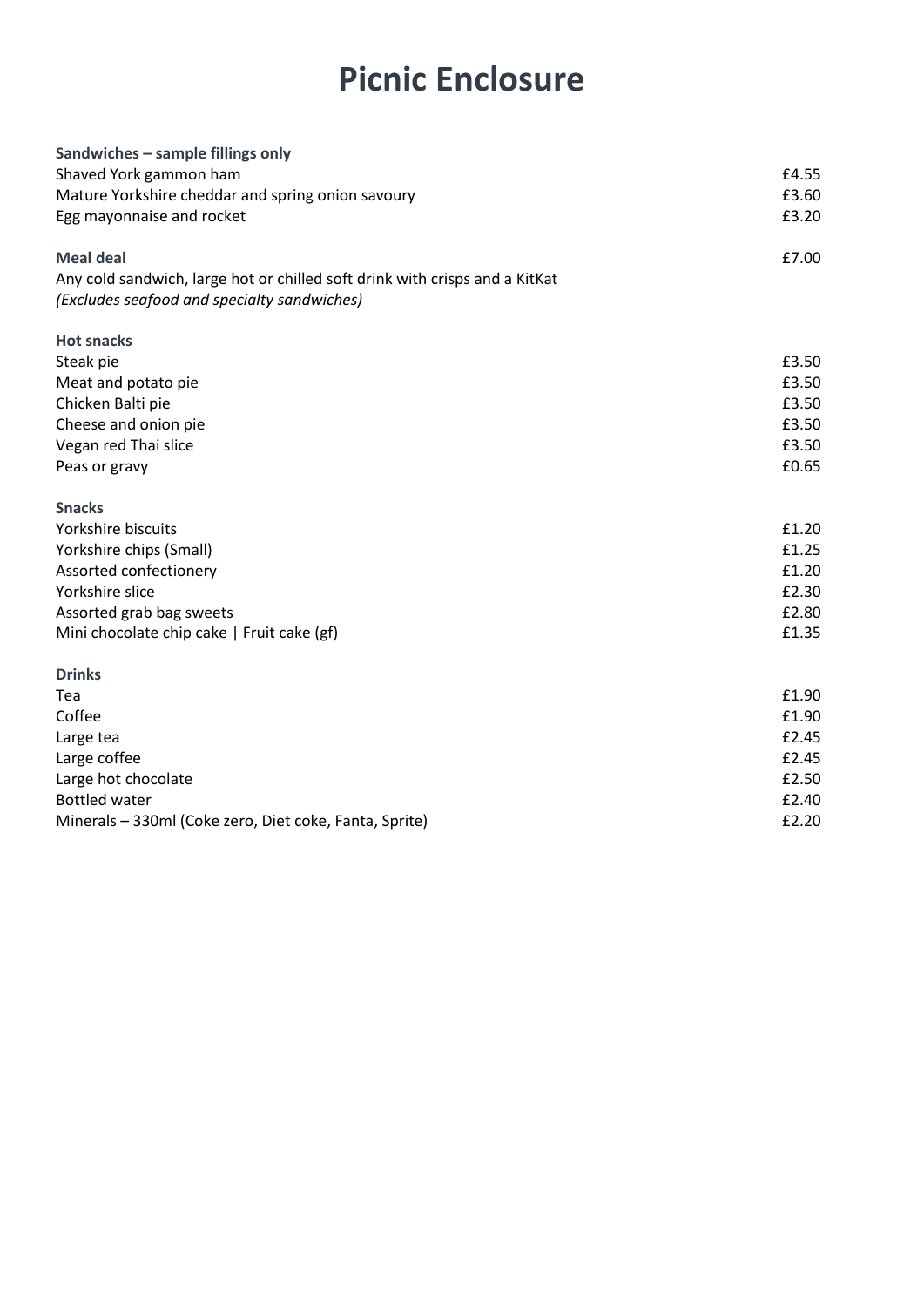## **Dalby sports café bar**

| Sandwiches - sample fillings only                                           |       |
|-----------------------------------------------------------------------------|-------|
| Shaved York gammon ham                                                      | £4.50 |
| Mature Yorkshire cheddar and spring onion savoury                           | £3.80 |
| Egg mayonnaise and rocket                                                   | £3.20 |
| <b>Meal deal</b>                                                            | £7.00 |
| Any cold sandwich, large hot or chilled soft drink with crisps and a KitKat |       |
| (Excludes seafood and specialty sandwiches)                                 |       |
| <b>Snacks</b>                                                               |       |
| Yorkshire biscuits                                                          | £1.20 |
| Yorkshire chips (Small)                                                     | £1.25 |
| Assorted confectionery                                                      | £1.20 |
| Yorkshire slice                                                             | £2.30 |
| Assorted grab bag sweets                                                    | £2.80 |
| Mini chocolate chip cake   Fruit cake (gf)                                  | £1.35 |
| <b>Drinks</b>                                                               |       |
| Tea                                                                         | £1.90 |
| Coffee                                                                      | £1.90 |
| Large tea                                                                   | £2.45 |
| Large coffee                                                                | £2.45 |
| Large hot chocolate                                                         | £2.50 |
| <b>Bottled water</b>                                                        | £2.40 |
| Minerals - 330ml (Coke zero, Diet coke, Fanta, Sprite)                      | £2.20 |
| <b>HOT ROLLS</b>                                                            |       |
| Roast loin of pork served with apple sauce and seasoning                    | £6.95 |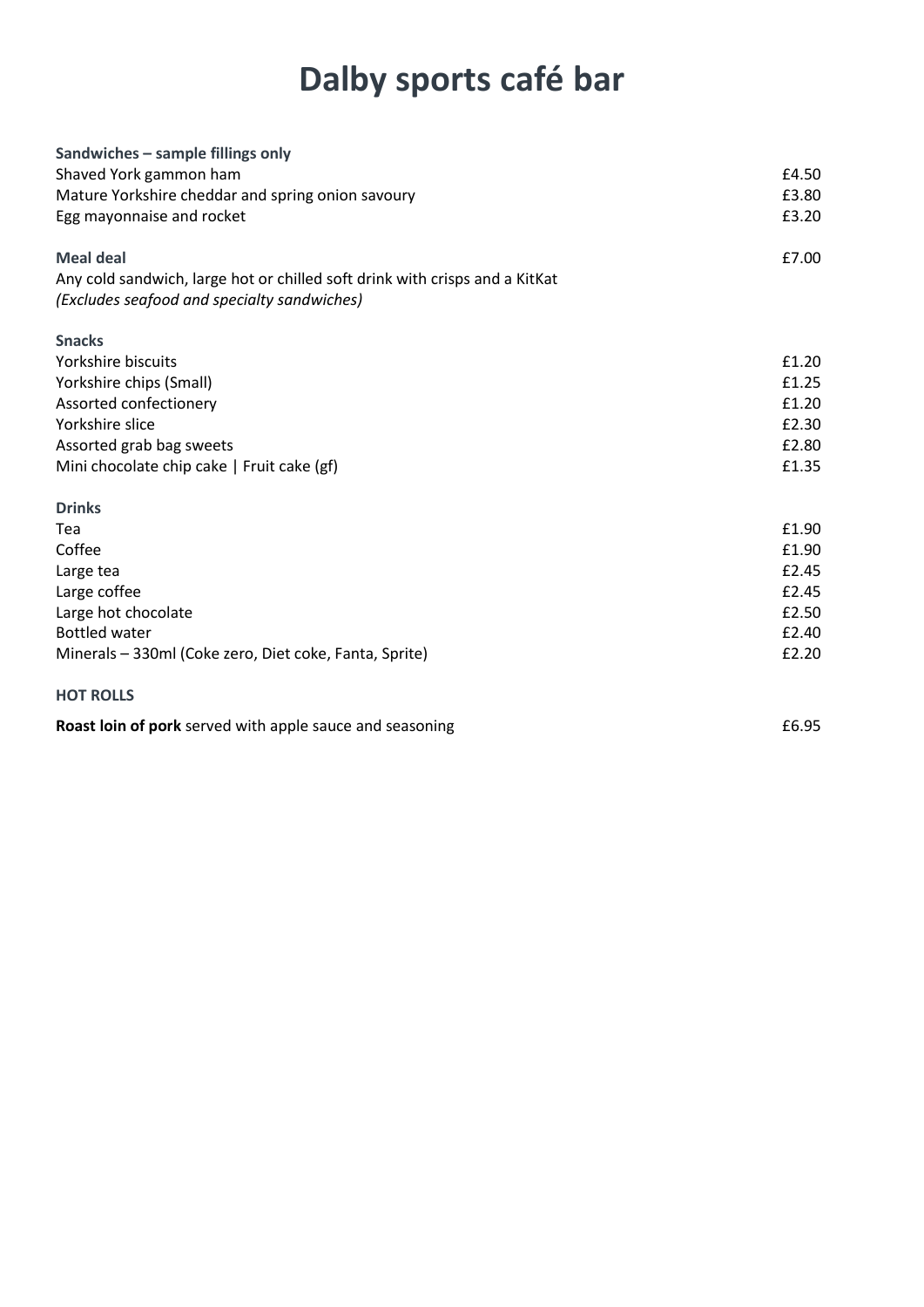## **Betting Hall**

| Sandwiches - sample fillings only                                           |       |
|-----------------------------------------------------------------------------|-------|
| Shaved York gammon ham                                                      | £4.50 |
| Mature Yorkshire cheddar and spring onion savoury                           | £3.80 |
| Egg mayonnaise and rocket                                                   | £3.20 |
| <b>Meal deal</b>                                                            | £7.00 |
| Any cold sandwich, large hot or chilled soft drink with crisps and a KitKat |       |
| (Excludes seafood and specialty sandwiches)                                 |       |
| <b>Snacks</b>                                                               |       |
| Yorkshire biscuits                                                          | £1.20 |
| Yorkshire chips (Small)                                                     | £1.25 |
| Assorted confectionery                                                      | £1.20 |
| Yorkshire slice                                                             | £2.30 |
| Assorted grab bag sweets                                                    | £2.80 |
| Mini chocolate chip cake   Fruit cake (gf)                                  | £1.35 |
| <b>Drinks</b>                                                               |       |
| Tea                                                                         | £1.90 |
| Coffee                                                                      | £1.90 |
| Large tea                                                                   | £2.45 |
| Large coffee                                                                | £2.45 |
| Large hot chocolate                                                         | £2.50 |
| <b>Bottled water</b>                                                        | £2.40 |
| Minerals - 330ml (Coke zero, Diet coke, Fanta, Sprite)                      | £2.20 |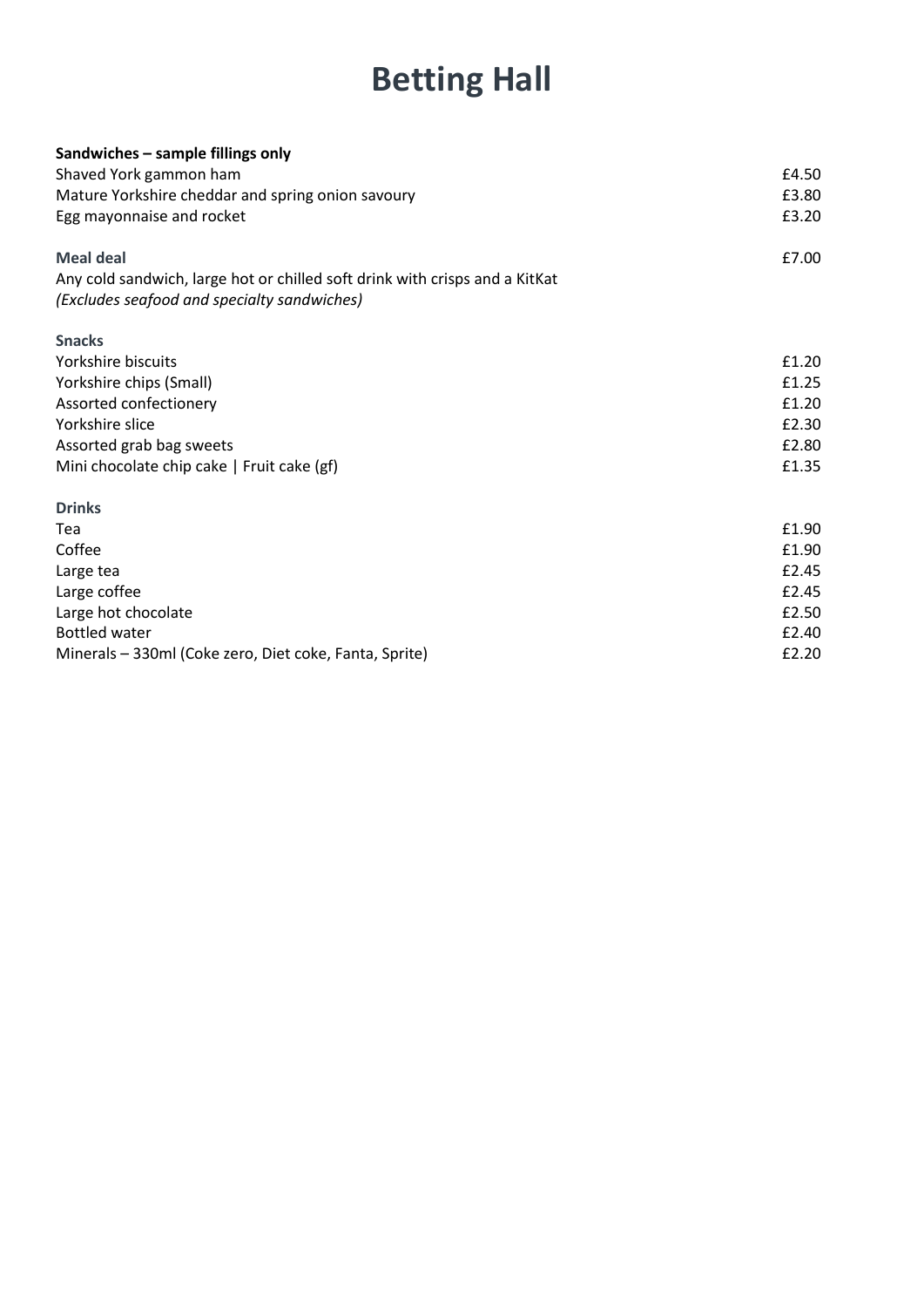#### **Pizza in the Paddock**

| <b>PIZZA BY THE SLICE</b>           |       |        |
|-------------------------------------|-------|--------|
| Margherita $(v)$                    | Slice | £3.40  |
| Mozzarella and tomato               | Whole | £13.50 |
| <b>American</b>                     | Slice | £3.60  |
| Pepperoni, Mozzarella and tomato    | Whole | £13.95 |
| Padana $(v)$                        | Slice | £3.60  |
| Goats cheese, caramelised red onion | Whole | £13.95 |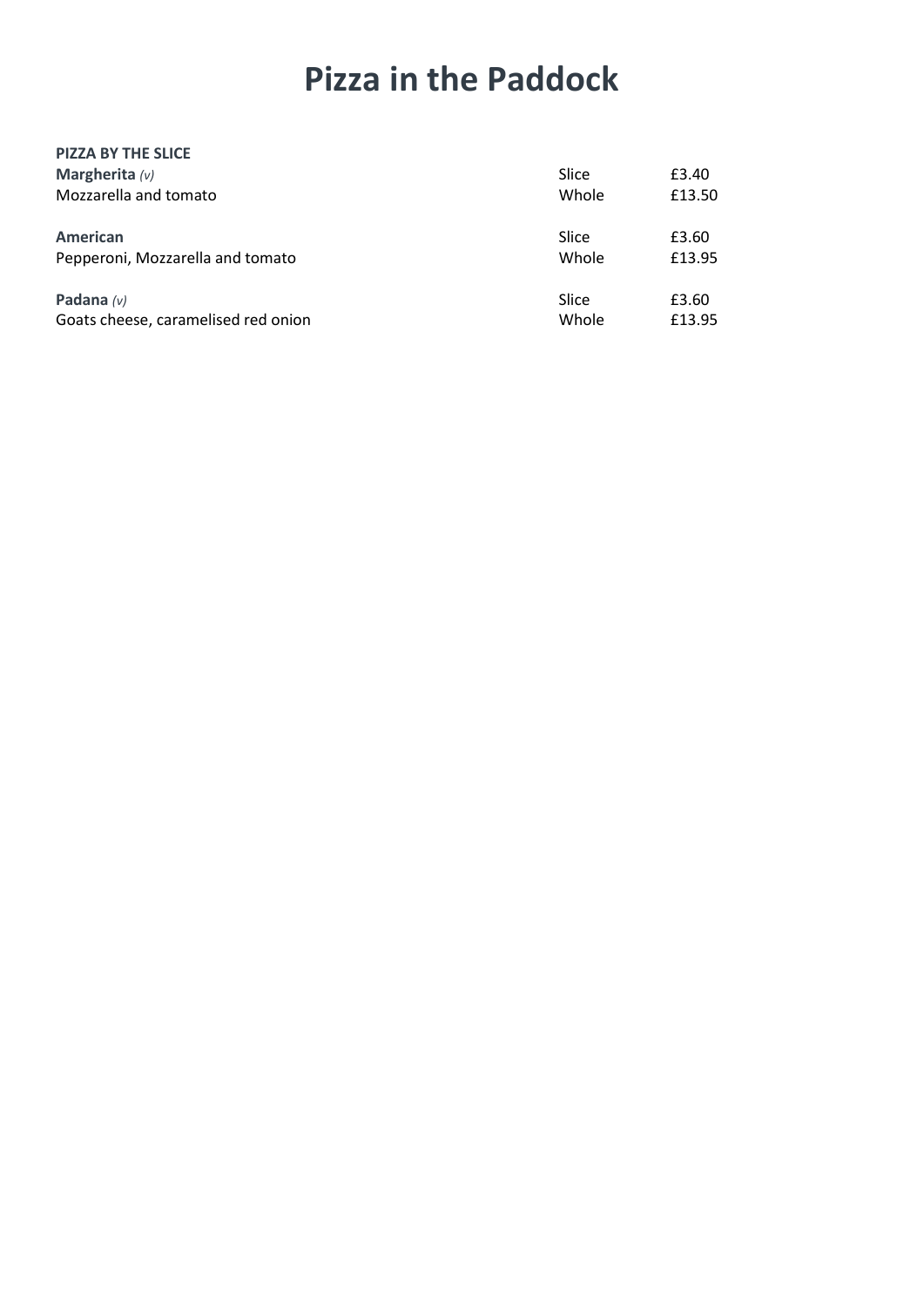#### **Pavilion**

| Sandwiches - sample fillings only                                           |       |
|-----------------------------------------------------------------------------|-------|
| Shaved York gammon ham                                                      | £4.50 |
| Mature Yorkshire cheddar and spring onion savoury                           | £3.80 |
| Egg mayonnaise and rocket                                                   | £3.20 |
| <b>Meal deal</b>                                                            | £7.00 |
| Any cold sandwich, large hot or chilled soft drink with crisps and a KitKat |       |
| (Excludes seafood and specialty sandwiches)                                 |       |
| <b>Snacks</b>                                                               |       |
| Yorkshire biscuits                                                          | £1.20 |
| Yorkshire chips (Small)                                                     | £1.25 |
| Assorted confectionery                                                      | £1.20 |
| Yorkshire slice                                                             | £2.30 |
| Assorted grab bag sweets                                                    | £2.80 |
| Mini chocolate chip cake   Fruit cake (gf)                                  | £1.35 |
| <b>Hot snacks</b>                                                           |       |
| Steak pie                                                                   | £3.50 |
| Meat and potato pie                                                         | £3.50 |
| Chicken Balti pie                                                           | £3.50 |
| Cheese and onion pie                                                        | £3.50 |
| Vegan red Thai slice                                                        | £3.50 |
| Peas or gravy                                                               | £0.65 |
| Pie, mash and peas                                                          | £4.45 |
| Topped nachos with jalapeños, guacamole, salsa, cheese and sour cream       | £5.95 |
| Home straight hot dog with fried onions and relish                          | £6.95 |
| British beef burger with smoked cheddar, tomato, lettuce,                   |       |
| mayonnaise and coleslaw served with skinny fries                            | £7.25 |
| <b>Drinks</b>                                                               |       |
| Tea                                                                         | £1.90 |
| Coffee                                                                      | £1.90 |
| Large tea                                                                   | £2.45 |
| Large coffee                                                                | £2.45 |
| Large hot chocolate                                                         | £2.50 |
| <b>Bottled water</b>                                                        | £2.40 |
| Minerals - 330ml (Coke zero, Diet coke, Fanta, Sprite)                      | £2.20 |